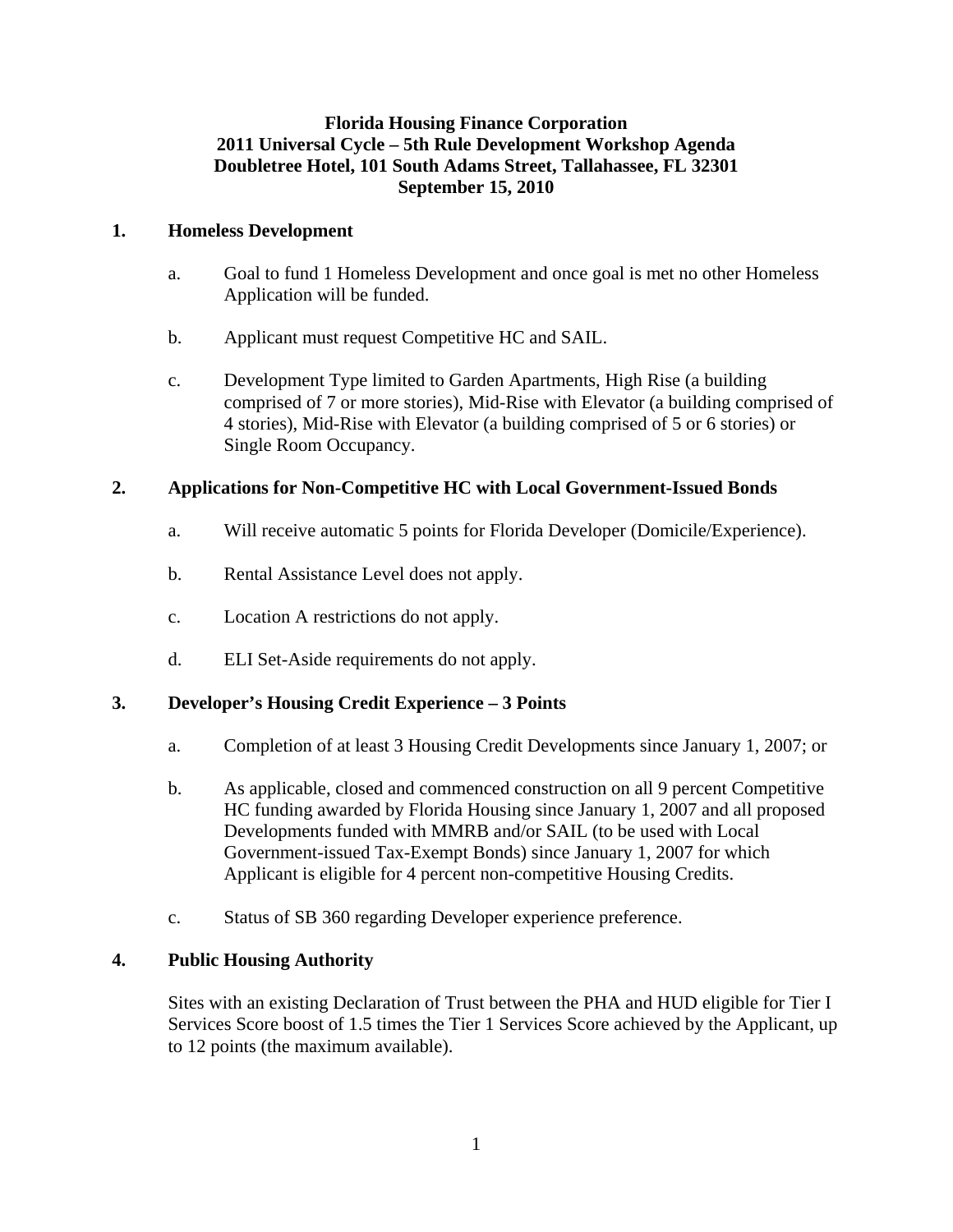## **5. Public Housing Revitalization Development**

Goal to fund 1 Public Housing Revitalization Development

- a. Preference given first to highest ranking HOPE VI Development (Applicant provided required documentation to qualify as HOPE VI Development) regardless of Development Category.
- b. If no eligible HOPE VI Development, preference given to highest ranking Public Housing Revitalization Development that meets the following requirements:
	- (1) Applicant selected and qualified for the Development Category of Redevelopment or Acquisition and Redevelopment; and
	- (2) Applicant provided the required documentation to show that the site has an existing Declaration of Trust between the PHA and HUD; and
	- (3) Applicant provided the required Local Government Certification form to certify that the proposed Development is located in an area for which a local government has approved and adopted a community redevelopment or revitalization plan.

## **6. TOD Development**

- a. Goal to fund 3 TOD Developments.
- b. To qualify for the Goal, proposed Development must be located in one of the areas listed in the Application Instructions and on the Local Government Verification of Qualification as a TOD Development form as an area already designated by the Local Government planning agency in its comprehensive plan, land use plan or zoning code as a Transit-Oriented Development, Transit Oriented Development District, Rapid Transit Zone or Rapid Transit Development Zone.

# **7. Rental Assistance Level (RA Level)**

 a. Applies only to Competitive Housing Credits and MMRB (with or without noncompetitive HC).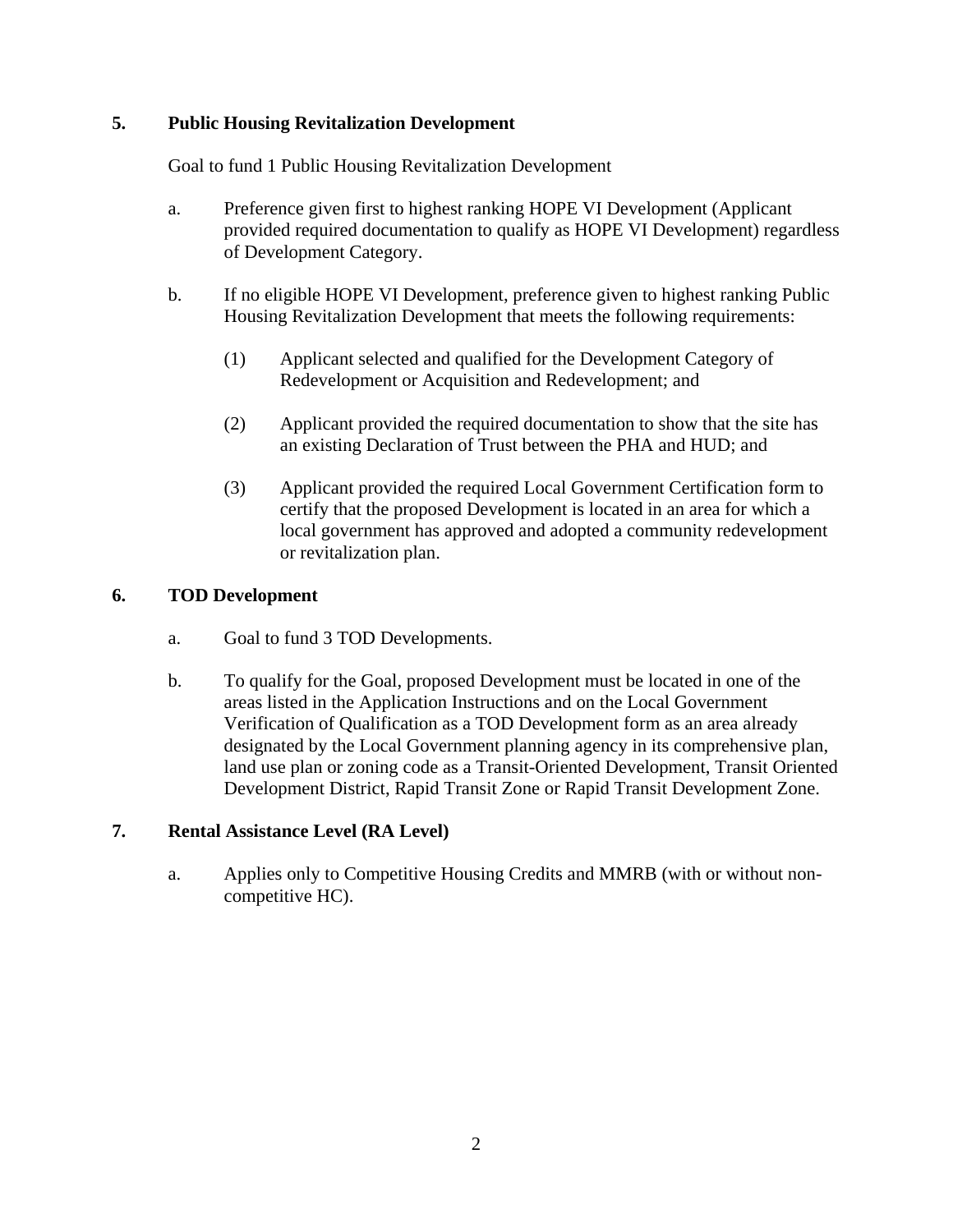- b. Minimum percentage of total units with rental assistance:
	- Level  $1 \text{all units}$  (with exception of up to 2 units)
	- Level  $2$  greater than 90.00% and not in Level 1
	- Level  $3$  greater than 75.00%, equal to or less than 90.00%, and not in Level 1
	- Level  $4$  greater than 50.00%, equal to or less than 75.00%, and not in Level 1
	- Level 5 greater than 10.00%, equal to or less than 50.00%, and not in Level 1
	- Level  $6 10.00\%$  or less
- c. For Competitive HC Applications, the RA Levels:
	- (1) are used as a factor in determining eligibility for automatic proximity tiebreaker points;
	- (2) are used as a factor in determining eligibility to be located within a Location A area; and
	- (3) are used as a tie-breaker during ranking.
- d. For MMRB Applications, the RA Levels are used as a factor in determining eligibility to be located within a Location A area.

### **8. Proximity**

Public Rail Station Points

- a. Only SunRail Phase I stations will count for points.
- b. Latitude/Longitude coordinates for SunRail stations are included in Instructions.

#### **9. Features and Amenities**

- a. Energy Features
	- (1) Home Energy Rating System (HERS) Index achieved must be 77 or lower. If the HERS Index of 77 or lower is not achieved, Developer fee will be reduced as outlined on page 58 of the Instructions.
	- (2) In early 2011, a newer version of Energy Star New Homes will be made available, but Applications will not be held to that standard. They must meet the requirements of Energy Star New Homes, Rev. 01/05/2010 (the current version).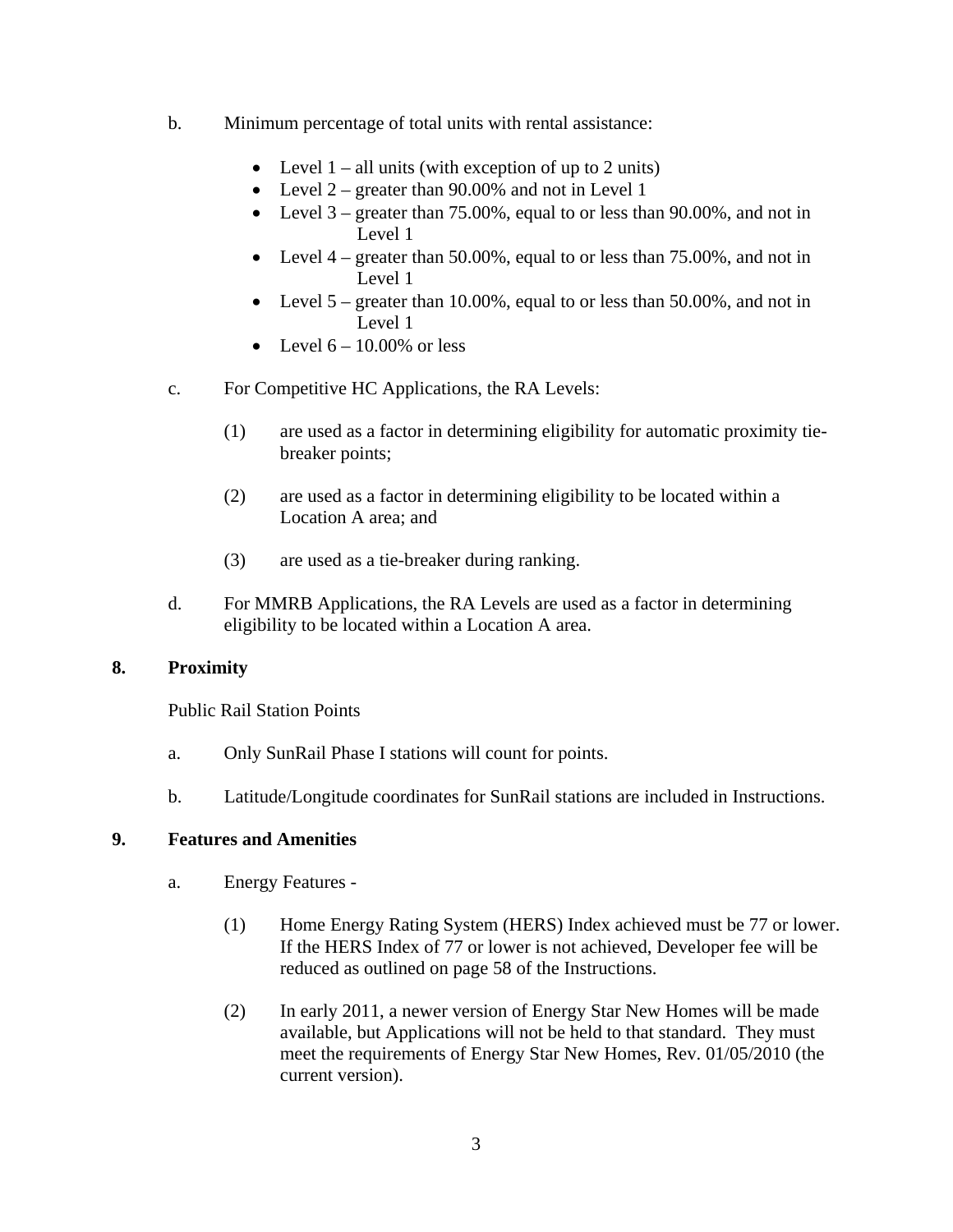### b. Green Building -

 If Green Building Certification is selected but certification is not achieved, Developer fee will be reduced as outlined in the Instructions.

#### **10. ELI Set-Aside Requirements – Competitive HC and MMRB**

- a. 10% minimum to meet threshold:
	- (1) Competitive HC Applications with Development Category of New Construction, Rehabilitation or Redevelopment (with or without Acquisition) and not in Location A area.
	- (2) MMRB Applications not in Location A area automatically meet threshold without ELI commitment regardless of Development Category.
- b. 20% minimum to meet threshold:
	- (1) Competitive HC Applications with Development Category of Preservation (with or without Acquisition), regardless of whether located in Location A area.
	- (2) Competitive HC and MMRB Applications eligible to be located in Location A area; i.e., Preservation or Redevelopment (with or without Acquisition) and RA Level 1, or New Construction or Rehabilitation (with or without Acquisition) with Homeless Demographic and RA Level 1.
	- (3) If during the Compliance Period, Congress fails to appropriate funding for the PBRA contract with HUD or RD, then the ELI set-aside requirement will be reduced from 20% to 10% and those units (10%) will convert to the highest set-aside committed to by the Applicant in the Application.

#### **11. Rural Development**

- a. Goal to fund 1 RD Preservation Development.
- b. To qualify for the Goal, Applicant must:
	- (1) Select and qualify for the Development Category of Preservation or Acquisition and Preservation; and
	- (2) Indicate in the Application that the proposed Development will be assisted with funding from RD.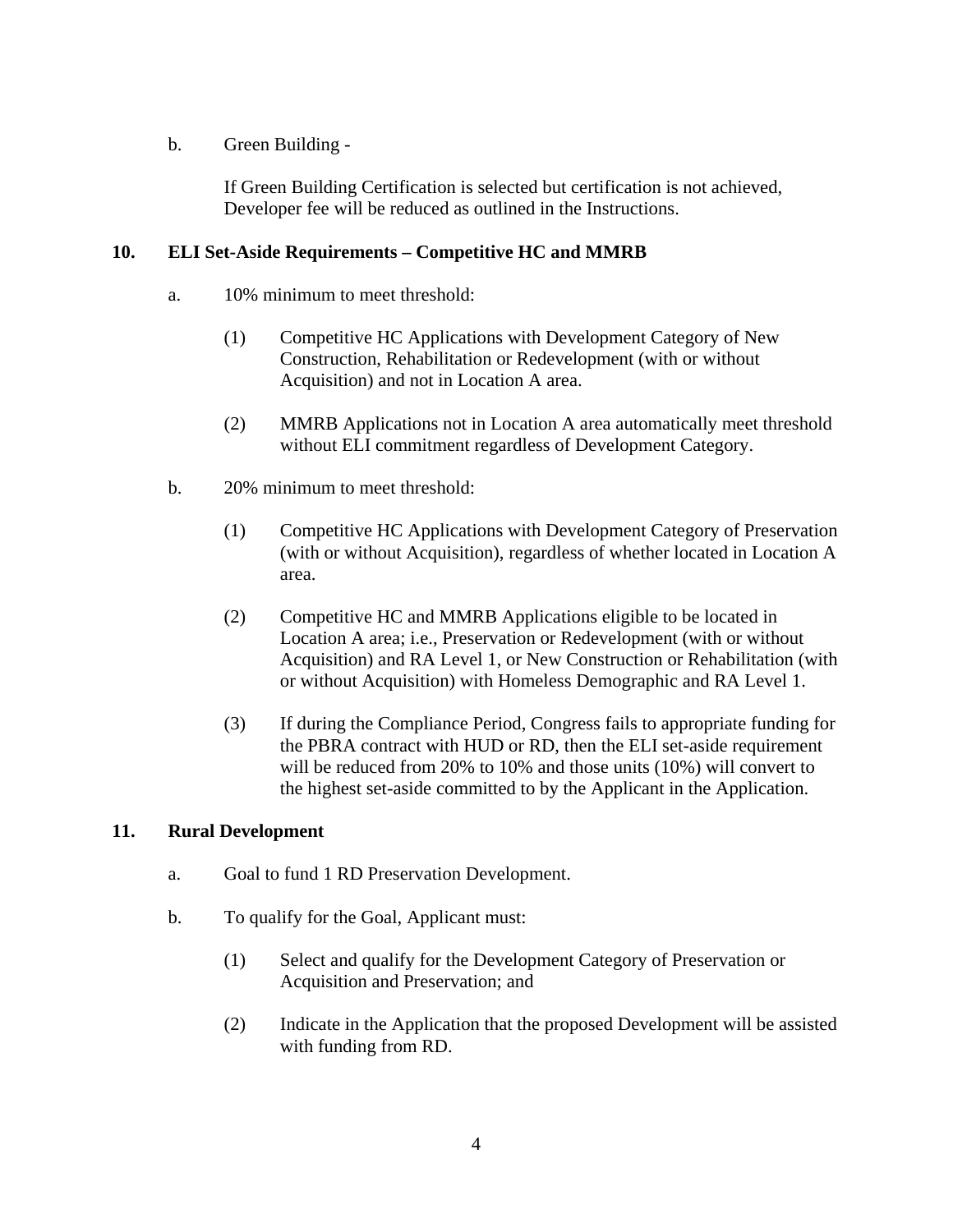(3) Should FHFC require 538 funding to be mandatory to compete in the RD goal? If so, then should evidence of 538 funding be required during the Application process or during Credit Underwriting?

### **12. Funding Distribution**

 The Housing Credit Allocation Authority available at the time of ranking will be distributed as follows:

a. Set-Asides

 Funding will be divided between the Preservation and Non-Preservation Set-Asides. Participation within one of these Set-Asides is based on the Application's Development Category.

- (1) 50 percent for the Preservation Set-Aside
- (2) 50 percent for the Non-Preservation Set-Aside
- b. Small and Medium County Limits

Funding will be limited as follows:

- (1) No more than 4.0 percent awarded to proposed Developments in Small Counties.
- (2) No more than 33.7 percent awarded to proposed Developments in Medium Counties.
- c. Applications will be funded only if there are enough Housing Credits available within the applicable Set-Aside (Preservation or Non-Preservation) to fund 100 percent of the Applicant's Housing Credit request amount and, if located in a Small or Medium County, the amount does not exceed the funding limits.
- d. The only exception to the above provisions would be as necessary to meet the Non-Profit goal.

### **13. Tie-Breakers**

- a. Option 1 Tie-Breakers are:
	- (1) A/B Leveraging Group
	- (2) Ability to Proceed Tie-Breaker Score
	- (3) Proximity Tie-Breaker Score\*
	- (4) RA Level
	- (5) Florida General Contractor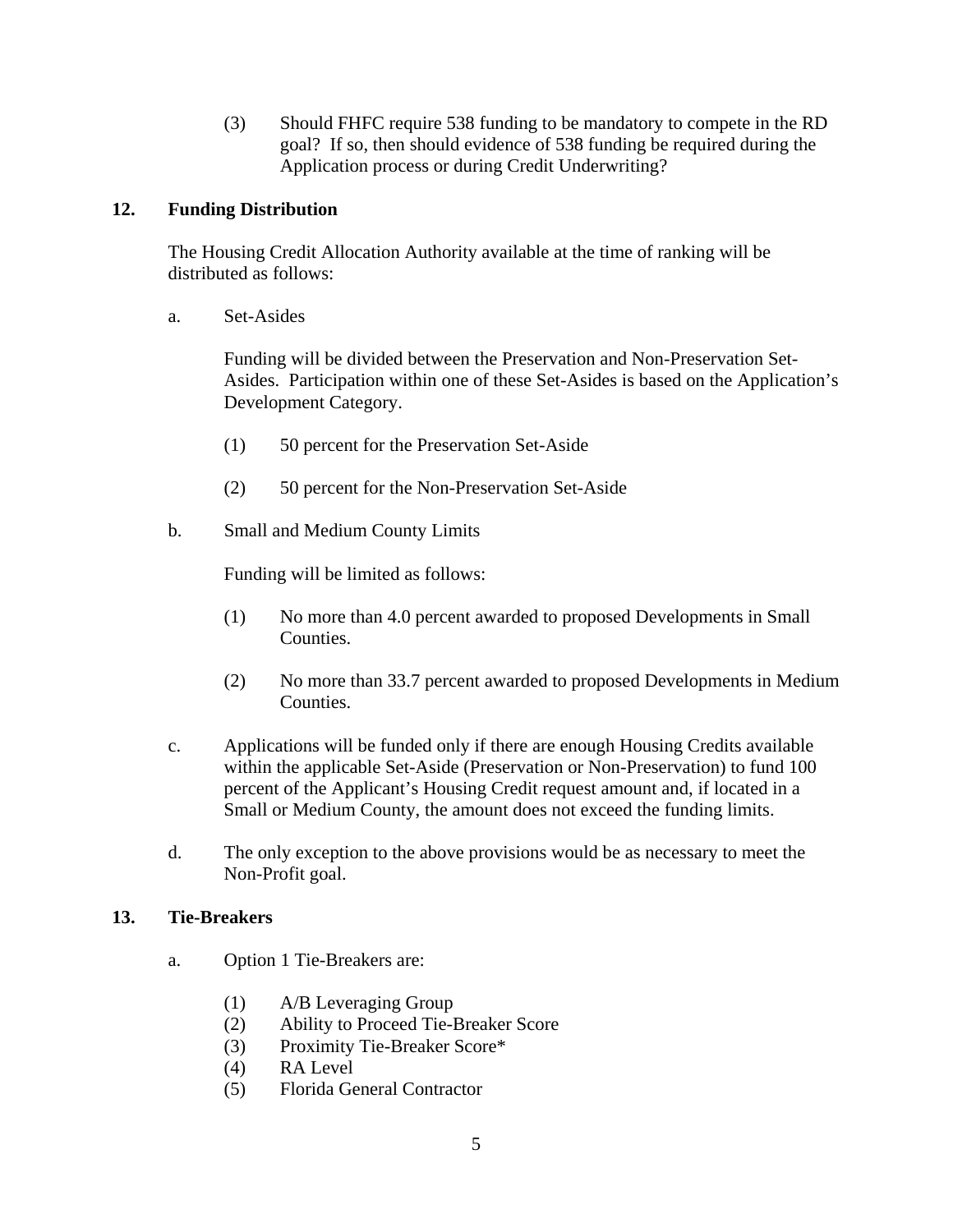(6) Lottery

 \* Must achieve at least 20 points to be considered for funding, unless necessary to meet the Non- Profit goal.

Option 1 Tie-Breakers will be applied when funding the following Applications:

- Goal to fund 2 Florida Key Area Developments
- Goal to fund 3 TOD Developments
- Goal to fund 1 Elderly Development
- Goal to fund 1 Homeless Development
- Goal to fund 15% of funding amount to Non-Profit Applicants
- Eligible unfunded Applications competing within the Non-Preservation Set-Aside (with Development Category of New Construction or Rehabilitation or Redevelopment (with or without Acquisition)
- b. Option 2 Tie-Breakers are:
	- (1) A/B Leveraging Group
	- (2) Ability to Proceed Tie-Breaker Score
	- (3) Age of Development
	- (4) RA Level 1, 2 or 3
	- (5) Proximity Tie-Breaker Score\*
	- (6) RA Level
	- (7) Florida General Contractor
	- (8) Lottery

\* If RA Level 4, 5 or 6 must achieve at least 20 points to be considered for funding.

Option 2 Tie-Breakers will be applied when funding the following:

- Goal to fund 1 Public Housing Revitalization Development
- Goal to fund 1 RD Preservation Development
- Eligible unfunded Applications competing within the Preservation Set-Aside (with Development Category of Preservation or Acquisition and Preservation)

#### **14. Groups 1, 2 and 3 Total Score Classifications**

 Total number of eligible Applications will be multiplied by 50 percent and the resulting figure, rounded up to the next whole number, will be the Total Score Cut-Off if it is equal to or greater than 82. If the resulting figure after rounding is less than 82, then the Total Score Cut-Off will be deemed to be 82 points. Group 1 will consist of all Applications that achieved a total score equal to or greater than the Total Score Cut-Off. Group 2 will consist of Applications that achieved a total score equal to or greater than 79 points but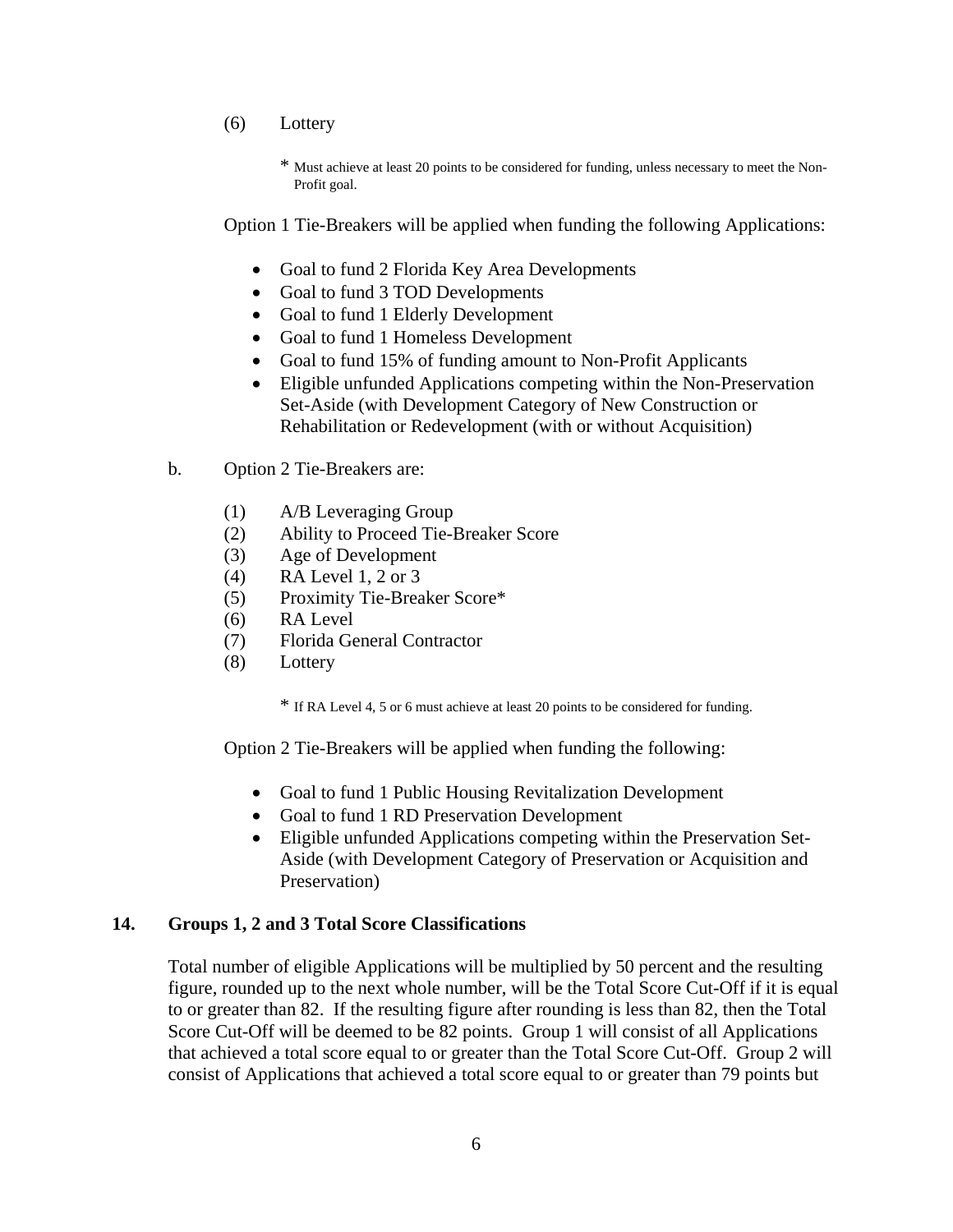which are not included in Group 1. Group 3 will consist of Applications that are not included in Group 1 or Group 2.

## **15. Application Selection Order**

Applications will be funded in the following order:

- 2 Florida Key Area Developments Goal
- 1 Public Housing Revitalization Development Goal
- 3 TOD Developments Goal
- 1 RD Preservation Development Goal
- Eligible Applications competing within the Preservation Set-Aside
- 1 Elderly Development Goal
- 1 Homeless Development Goal
- Eligible Applications competing within the Non-Preservation Set-Aside
- 15% Non-Profit Applicants Goal

### **16. SAUL Stages**

 At the completion of SAUL Stage 1, the number of set-aside units credited to a county and the number of times a county has met its SAUL will be adjusted to zero. Likewise, at the completion of SAUL Stage 2, the number of set-aside units credited to a county and the number of times a county has met its SAUL will be adjusted to zero.

- a. SAUL Stage 1 includes the following:
	- 2 Florida Key Area Developments Goal
	- 1 Public Housing Revitalization Development Goal
	- 3 TOD Developments Goal
- b. SAUL Stage 2 includes the following:
	- 1 RD Preservation Development Goal
	- Eligible Applications competing within the Preservation Set-Aside
- c. SAUL Stage 3 includes the following:
	- 1 Elderly Development Goal
	- 1 Homeless Development Goal\*
	- Eligible Applications competing within the Non-Preservation Set-Aside
	- 15% Non-Profit Applicants Goal
	- \* Set-Aside units attributed to the Application selected to meet the Homeless Goal will not be applied towards SAUL.